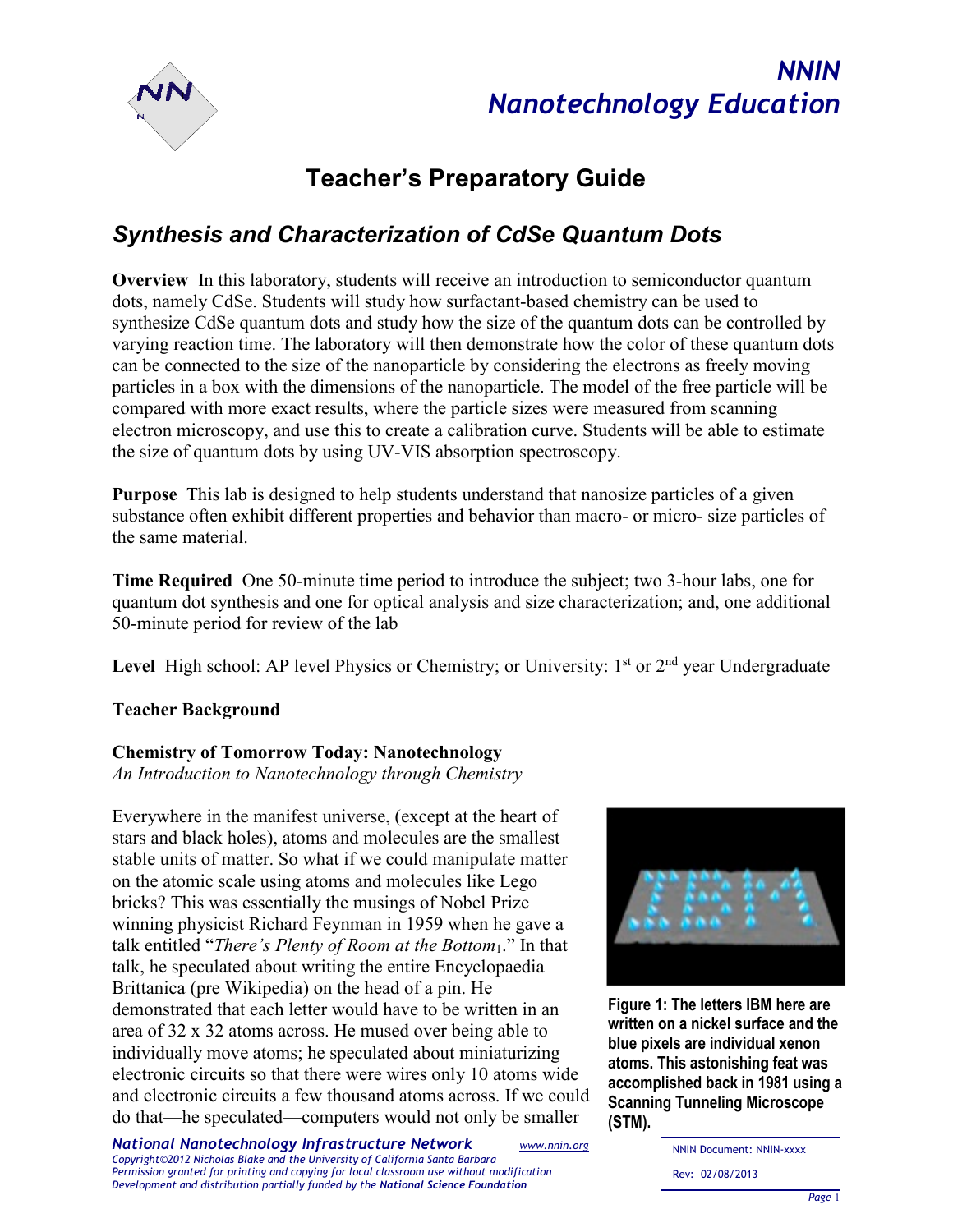(in those days a computer filled a room), but they could also be thousands of times more complicated and potentially could be much more capable of handling complex tasks like, say, face recognition! In 1959, it would have taken a computer the size of the pentagon to recognize your face and we can do that today with a device as small as a smart phone (see Table 1 below)!

In that talk, he laid out the field that today we call Nanotechnology, and nanotechnology is the frontier of technology today. Nanotechnology lies at the frontiers of Physics, Chemistry, Biology, Engineering, and Materials Science.

# **Nanotechnology** — **What is it?**

Nanotechnology is the manipulation of matter on the scale of nanometers from 1 to 100s of nanometers (nm). A nanometer is 10 Angstroms, or one billionth of a meter  $(10^{-9}m)$ . For a scale comparison on the molecular scale, a C-C bond is 0.12 nm long while DNA has a diameter of 2 nm. The bacterium [Mycoplasma,](http://en.wikipedia.org/wiki/Mycoplasma) is around 200 nm in length. The essential functions of the cell therefore can only really be truly understood in the nanometer regime, where behavior is dominated by chemistry, molecular geometry, and quantum mechanics. In fact, in this regime, quantum mechanical effects (where particles must also be considered as waves of probability) make materials behave differently from their bulk behavior, and this can be manipulated to the advantage of technology.

Succinctly, we could say that nanotechnology is the engineering of functional systems at the molecular scale. In its original sense, nanotechnology refers to the projected ability to construct items from the bottom up, using techniques and tools being developed today to make complete, high performance products. In a sense, we could say that biology utilizes nanotechnology since it uses specialized molecules and environments to construct the essential elements inside the cell. So we can use nature as seen from molecular biology's perspective as an inspiration for this field of endeavor.

Nanotechnology is very diverse. It fails to fit within the auspices of a single scientific discipline. The appreciation of the subject in all of its diversity requires an appreciation of physics, chemistry, biology, as well as some of the more specialized disciplines including [surface science](http://en.wikipedia.org/wiki/Surface_science)[,](http://en.wikipedia.org/wiki/Organic_chemistry) [organic chemistry,](http://en.wikipedia.org/wiki/Organic_chemistry) [molecular biology,](http://en.wikipedia.org/wiki/Molecular_biology) [semiconductor physics,](http://en.wikipedia.org/wiki/Semiconductor_physics) [and microfabrication.](http://en.wikipedia.org/wiki/Microfabrication) The study and exploitation of this field requires very expensive, state-of-the-art equipment, ultra high vacuum systems, as well as ultra clean environments. The field utilizes methods ranging from extensions of conventional [device physics](http://en.wikipedia.org/wiki/Semiconductor_device) to completely new approaches based upon [molecular](http://en.wikipedia.org/wiki/Molecular_self-assembly)  [self-assembly,](http://en.wikipedia.org/wiki/Molecular_self-assembly) from developing [new materials](http://en.wikipedia.org/wiki/Nanomaterials) with dimensions on the nanoscale to [direct control](http://en.wikipedia.org/wiki/Molecular_nanotechnology)  [of matter on the atomic scale.](http://en.wikipedia.org/wiki/Molecular_nanotechnology)

# **The Birth of Nanotechnology**

To be able to work in this regime, we have to have tools that allow us to characterize matter on the nanometer scale. Essentially nanotechnology emerged with the advent of the Scanning Tunneling Microscope (STM), an instrument that can image surfaces on the atomic scale. This was developed at IBM in Zurich in 1981 and for the first time scientists could see the atoms that had been theorized since the time of Democritus.

With the emergence of the STM, we now had a visible window into physics, chemistry, and biology on the atomic scale, and the discoveries have led to the new field of nanotechnology.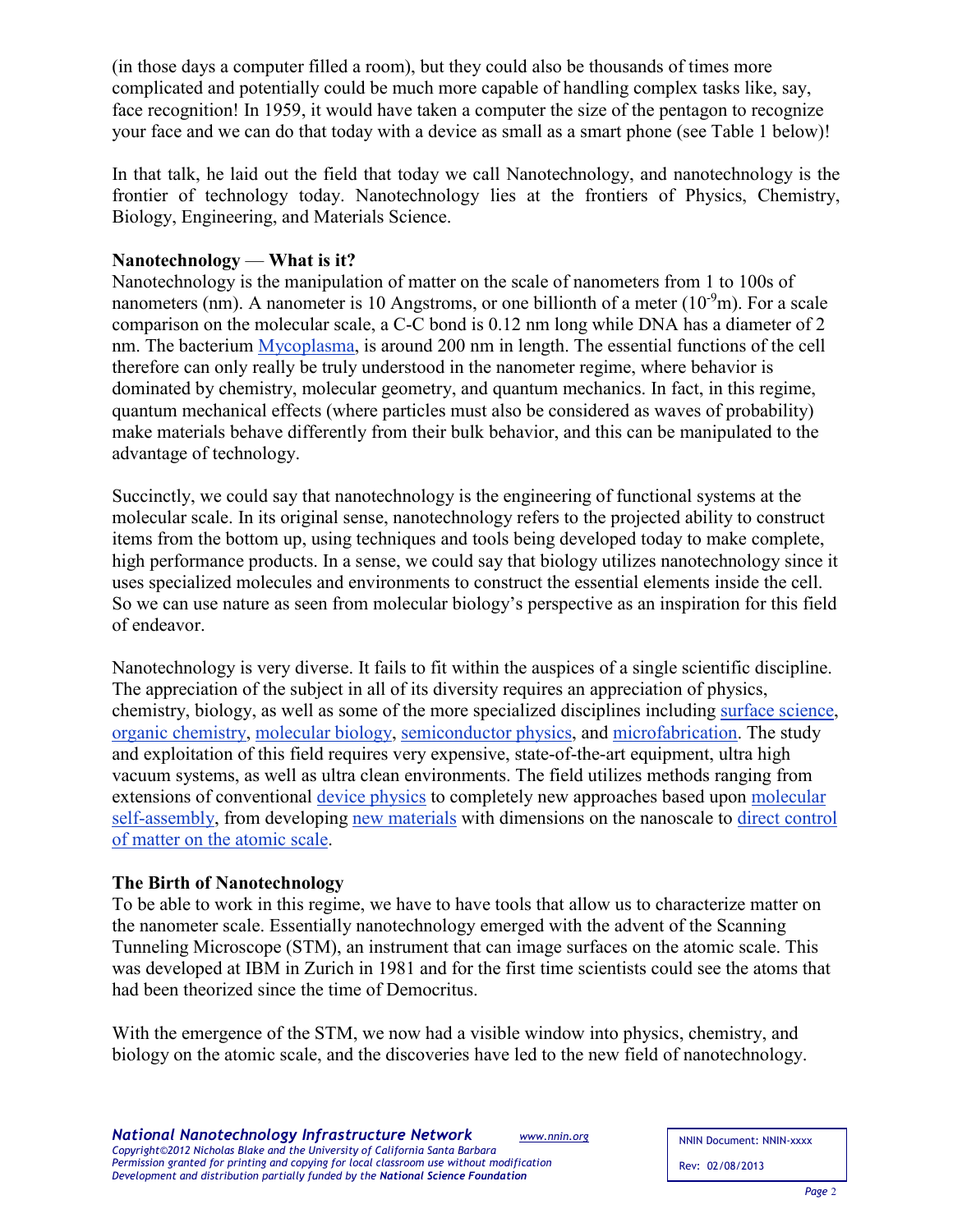# **Why Nanotechnology?**

Why is it that today humanity is becoming so interested in nanotechnology? What are the advantages to us? First, let us consider the advantages to the electronics industry. In electronics, we use electrons to do work. We pass the electrons through various devices, resistors, capacitors, transistors, inductors, and all of these devices allow us to control the electrons to do useful work. For example, in a microprocessor (computer chip), by passing electrons through an array of transistors, we can create logic circuits that allow the electrons to perform logical tasks. The smaller each transistor is, the quicker the electrons can perform the task of interest; often, the smaller the device is, the more efficient the device is. So in the electronics industry, the advantage is clear—the smaller the device, the faster and more efficient the device is—and this leads to ultrafast and ultra small computing devices today. For example, an iPhone today has more computing power than the Apollo spacecraft that went to the moon in the late 60s and early 70s (see Table 1 below).

| flight computer that put man on the moon in 1969 (very little nanotechnology) and a modern<br>smart phone (a lot of nanotechnology) in 2011. |                                                         |                                                                                                                                                                                                                                                                                     |                                       |  |
|----------------------------------------------------------------------------------------------------------------------------------------------|---------------------------------------------------------|-------------------------------------------------------------------------------------------------------------------------------------------------------------------------------------------------------------------------------------------------------------------------------------|---------------------------------------|--|
|                                                                                                                                              | <b>Apollo</b><br><b>Guidance Computer</b><br>circa 1969 | iPhone 4S<br>circa 2011                                                                                                                                                                                                                                                             | Nano Advantage<br>iPhone / Apollo     |  |
| <b>Processor Speed</b>                                                                                                                       | 0.004077 GHz                                            | 0.8 GHz x 2 cores                                                                                                                                                                                                                                                                   | $392\times$ faster                    |  |
| <b>Memory Size</b>                                                                                                                           | $2$ kB                                                  | 1,000,000 kB                                                                                                                                                                                                                                                                        | 50,000× more memory                   |  |
| <b>Mass</b>                                                                                                                                  | 40,000 g                                                | 140 <sub>g</sub>                                                                                                                                                                                                                                                                    | $286\times$ less mass                 |  |
| <b>Storage</b>                                                                                                                               | 32 kB                                                   | 512,000 kB                                                                                                                                                                                                                                                                          | $1,600\times$ more storage            |  |
| <b>Functions</b>                                                                                                                             | Adds, subtracts,<br>multiplies, divides                 | Plays music in stereo, HD video,<br>portable color TV, makes wireless<br>phone calls, connects to the<br>internet, records video and<br>audio, sound recognition (in<br>multiple languages), wireless<br>router, detects orientation in<br>space and position on Earth's<br>surface | Access to most of<br>human knowledge! |  |

**Table 1: The Relentless Advance of Nanotechnology** A comparison of the on-board Apollo flight computer that put man on the moon in 1969 (very little nanotechnology) and a modern

In a battery, ions travel between two electrodes where certain redox reactions occur. The current generated by the battery depends on the number of these reactions occurring at the electrode, and this is often limited by the time it takes ions to travel from one electrode to the other. This is what limits the rate of charging of a typical Li-ion battery in your phone or laptop. In nature, however, the essential distance between the 'electrodes' in a biological battery may be of the order of billionths of a meter, so the current can be much higher. So if we can create batteries with nanotechnology, these batteries will be far more efficient and will charge faster.

In nature, chemical reactions can often be conducted at temperatures and pressures that are much lower than we can conduct them in the lab. This happens because reactions in nature are conducted in specialized nanoscale environments with catalyzing atoms that significantly increase the rate of reaction. Again nature—by designing systems that work on the nanoscale—is able to create much more efficient reaction pathways.

NNIN Document: NNIN-xxxx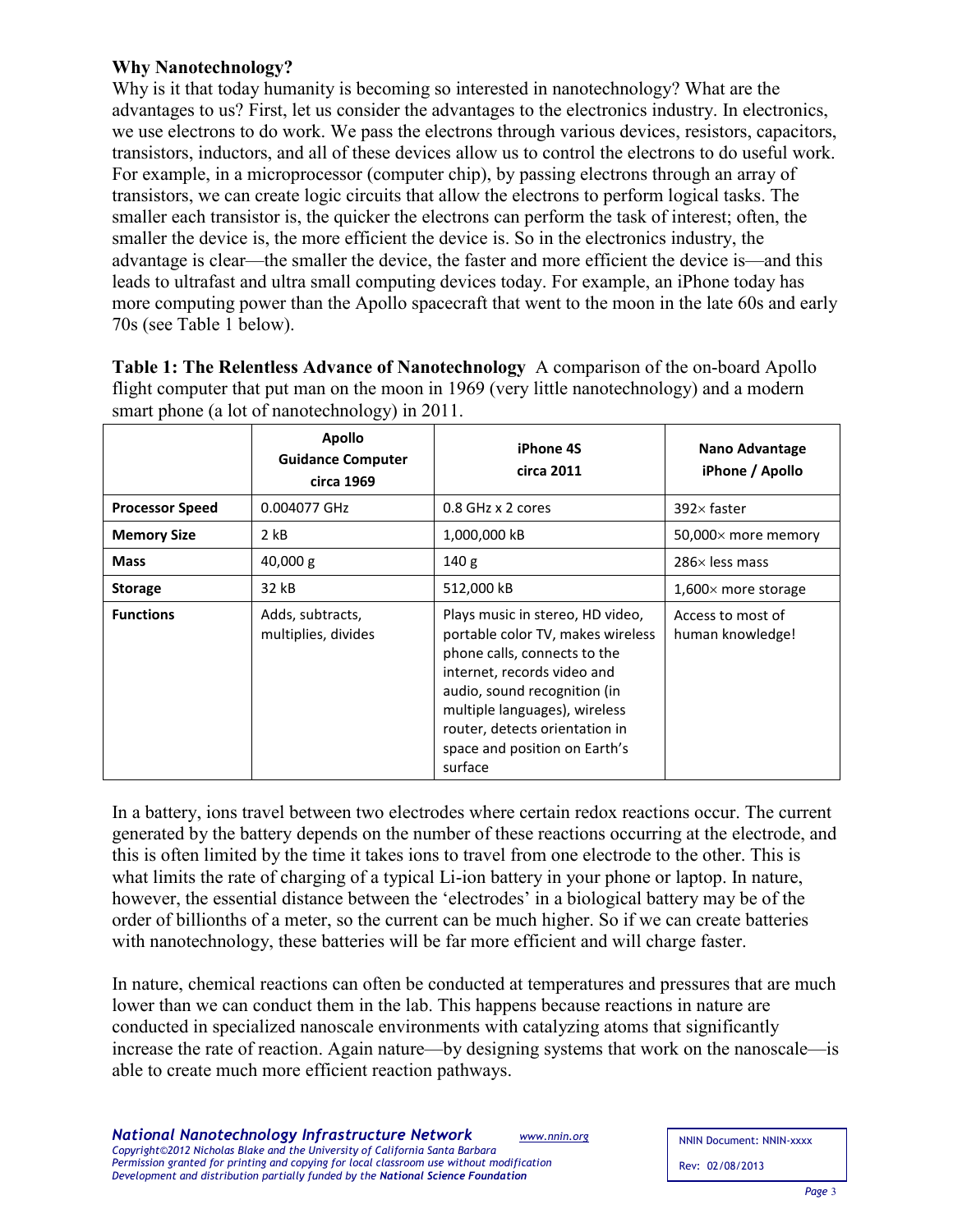# **Quantum Dots: What are they and why are we interested in them?**

Quantum Dots (QDs) are small particles that are 10–40 times the diameter of an atom. These dots are made of elements that, when combined, make semiconductors. For dots with dimensions in the range (1-100 nm) it is found that the optical properties vary with their size. This is illustrated in Figure 2, where we see fluorescence of five colloidal quantum dots solutions irradiated with UV light.



**Figure 2: Colloidal Quantum Dots irradiated with UV light. The different emission colors are generated by quantum dots of different sizes.**

Generally speaking, the smaller the QD, the bluer the fluorescence spectrum. By controlling the size of QD made, it is possible to make dots with very specific colors, as well as conductivities. As such, QDs are finding applications in transistors, solar cells, LEDs (see Figure 3), and diode lasers. They have also investigated quantum dots as agents for medical imaging and hope to use them as qubits in quantum computing.

# **Understanding Quantum Dots**

For those of you that consider yourselves chemists and have little understanding of physics, there are going to be some ideas from physics with which we are going to have to become familiar. In this section, a brief introduction to the essential ideas from physics is introduced.



**Figure 3: Quantum Dot based Light Emitting Diodes (QLEDS) are currently being developed for displays and lighting applications. In the photo above, we are seeing QLEDs manufactured by QDVision.**

# **Semiconductors**

Semiconductors (materials that possess a conductivity that is less than a metal but more than an insulator), along with insulators, are essentially molecular solids where the atoms are covalently bonded in extended crystalline structures.

Since, in crystalline materials, there are many molecular orbitals with the same energy, they hybridize to make orbitals that extend throughout the entire crystal. These hybridized orbitals split in energy to form a continuum of energies in a small range that are called bands. The band created from the Highest Occupied Molecular Orbitals (HOMO) is called the *valence band*, and the band created from the Lowest Unoccupied Molecular Orbitals (LUMO) is called the *conduction band*. In Figure 4, this concept is illustrated for ethane (ethylene) which, when stacked in a cofacial configuration, forms a conducting polymer.

NNIN Document: NNIN-xxxx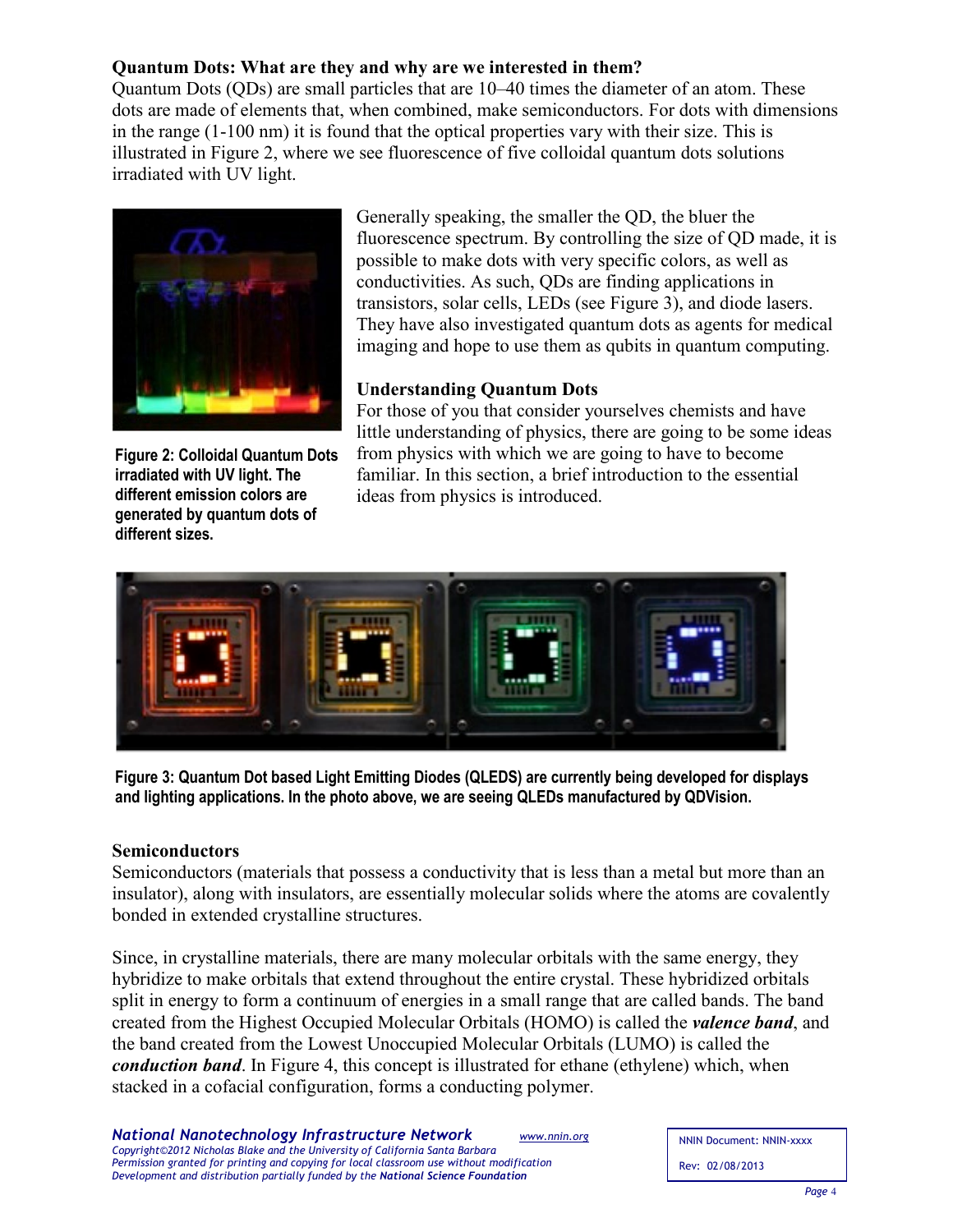The gap in energy between the valence and conduction bands is called the *band gap*. A semiconductor is a solid whose valence bands do not overlap with the conduction bands, and the band gap lies in the range  $3 eV > E_{\text{gap}} > 0.1 eV$  (conductors have no band gap, while insulators have band gaps in excess of 3 eV). So in a semiconductor at low temperature, the valence band is filled and the conduction band is empty.



**Figure 4: Illustration of the bonding–antibonding interactions between the HOMO/LUMO levels of two ethane molecules in a cofacial configuration. Stacking two ethane HOMO orbitals makes two linearly independent orbitals—a bonding and an antibonding—the lowest two energy levels in the middle of the figure. The next two in energy correspond to linear combinations of the LUMO orbitals in bonding and antibonding configurations. On the right we see how bands are formed when a large number of stacked molecules interact. Essentially one makes a continuum of energy levels, but in a semiconductor and in an insulator, the LUMO-related band never overlaps with the HOMO-related band. The gap in energy between the highest point in energy of the HOMO band and the lowest part of the LUMO band is called the band gap.**

### **Excitons**

 $\overline{a}$ 

If a photon, of sufficient energy, is absorbed by an electron in the valence band, it can be excited into the conduction band, leaving a hole $\mathcal{R}$  where it once was. The hole and the electron are called an *exciton*. The exciton consists of the excited electron in the conduction band and the hole left in the valence band.

The hole is generally much less able to move around than the electron, so the two form a kind of pseudo hydrogen atom, and as such, the exciton has H-like electron orbitals *a*<sup>o</sup> (average distance of the electron from the center of positive charge—see Figure 5). However, whereas there is only vacuum ( $\varepsilon = 1$ ) within the *H* atom, in an exciton, the other electrons and nuclei respond to the presence of the excited electron and the hole. Electrons are polarized, moving toward the hole and away from the excited electron. This effectively reduces the strength of the interaction between the electron and the hole. We account for this using the dielectric constant ( $\epsilon > 1$ ) of the material, which effectively reduces the strength of the Coulombic attraction of the electron for the hole making the exciton's Bohr radius much larger than that of *H* (which is a little over half an Angstrom).

<span id="page-4-0"></span> $\Re$  Even though holes are in fact the absence of a negatively charged particle (an electron), they can be treated theoretically as positively charged particles, whose motion gives rise to electric current.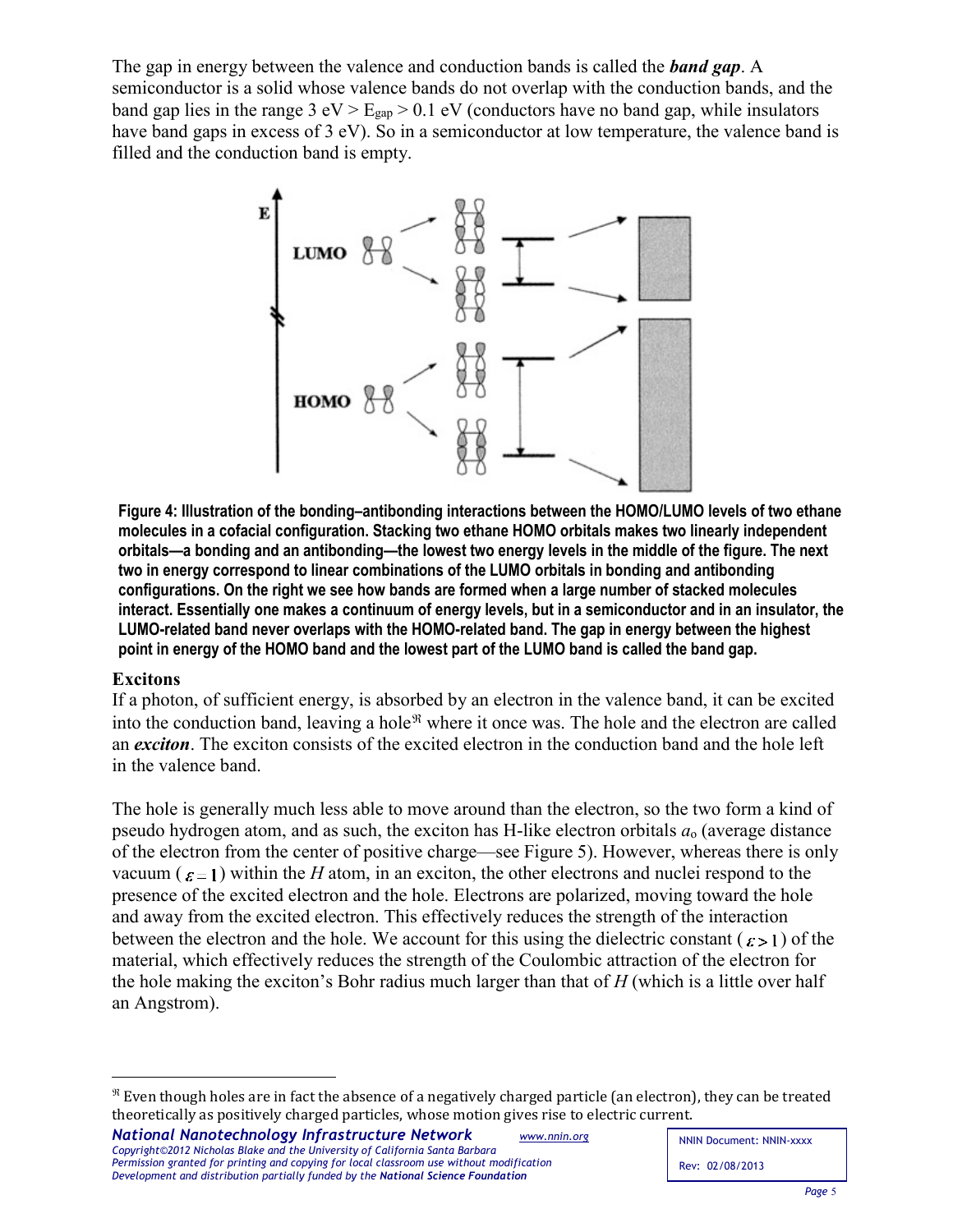$$
a_0 = \frac{4! \, \text{`` } 0 \, \text{''} \, \text{''}}{mq^2} = \, \text{''} a_0^H \tag{1}
$$

where  $\varepsilon_n$  is the permittivity of free space, *m* is the mass of the electron, and *q* is the charge of a proton. Notice that the Bohr radius of an exciton is  $\varepsilon$  times the Bohr radius of Hydrogen  $a_n^H$ . So in the case of CdSe quantum dots, the Bohr radius of the exciton is  $10.2 \mathbf{a}_0^H$  or about 5Å. Since in an *H* atom, electron density extends out beyond 5*a0*, it is prudent to assume that in bulk CdSe, electron density from the exciton would extend to a radius of 25Å.



**Figure 5: Plots of the Radial distribution functions for different Hydrogen orbitals in units of the Bohr**  radius  $a_0$ . The shaded curve is for the 1s orbital. Notice that it peaks at  $a_0$  but extends out over  $5a_0$  from the **nucleus.**

#### **Excitons in Quantum Dots**

So what happens if the radius of the quantum dot is smaller than the Bohr radius for the exciton? Basically the electron, which is significantly more

stable inside the dot than outside, is confined within the dot, Fig. 6 and the situation is analogous to a particle in a box.

#### **Particle in a 1-Dimensional Box**

In the normal treatment of a particle in a box, we solve the Schrödinger equation for a particle confined to an infinitely deep well of width L. Inside the well the potential  $V(x) = 0$  for  $0 \le x \le L$ , and outside the well the potential is infinite  $V(x) = \infty$  for  $0 > x$  or  $x > L$ .



Solving the 1D Schrodinger equation is equivalent to solving for a free particle

$$
\frac{1}{2m} \frac{1}{2m^2} x^2 \#(x) = E_x \#(x) \tag{2}
$$

*National Nanotechnology Infrastructure Network [www.nnin.org](http://www.nnin.org/) Copyright©2012 Nicholas Blake and the University of California Santa Barbara Permission granted for printing and copying for local classroom use without modification Development and distribution partially funded by the National Science Foundation*

NNIN Document: NNIN-xxxx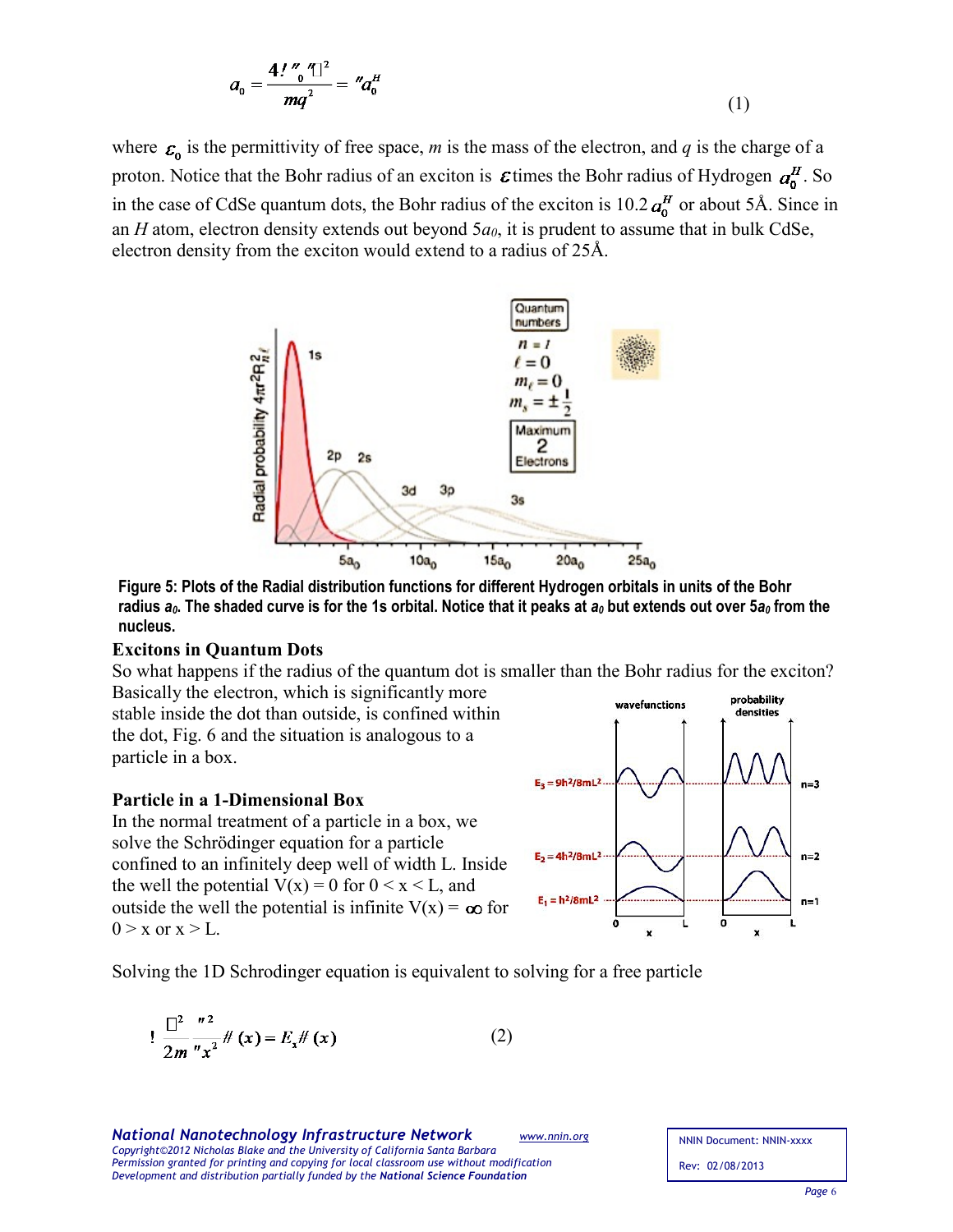subject to the boundary conditions  $\psi(0) = \psi(L) = 0$ . The solutions are

$$
\psi_n(x) = N \sin\left(\frac{n_x \pi x}{L}\right)
$$
  

$$
E_n = \frac{h^2}{8mL^2} n_x^2
$$
 (3)

The eigenenergies  $E_n$  ( $n_x=1,2,3...$ ) are the possible energies of the particle. Since the particle exists within the box where it has no potential energy, this energy is purely kinetic. The larger the  $n_x$  is, the larger the particle's momentum. If we consider a cube, the results become

$$
\psi_n(x, y, z) = N \sin\left(\frac{n_x \pi x}{L}\right) \cdot \sin\left(\frac{n_y \pi y}{L}\right) \cdot \sin\left(\frac{n_z \pi z}{L}\right)
$$

$$
E_n = \frac{h^2}{8mL^2} \left(n_x^2 + n_y^2 + n_z^2\right)
$$
(4)



**Figure 6: A fluorescing exciton (electron density denoted by the red clouds) in CdSe (Cd in Blue, Se in Yellow). Notice that the electron remains confined to within the quantum nanoparticle (image by Sebastien Hamel, Lawrence Livermore National Labs).**

The energy *En* can be considered the *confinement energy* which gets smaller and smaller the larger *L* becomes. Both the electron and the hole are far more stable inside the dot than outside. Because of the fact that the quantum dots dimensions are smaller than the exciton's Bohr radius, we can treat the electron and the hole as fully delocalized throughout the particle. Under these conditions, equation (4) is valid. Notice that there is a lowest energy for the particle that is not zero. The particle in the box has zero point energy just like in a harmonic oscillator. In our case, there are two particles—the electron and the hole. These have effective masses that are different to reflect the fact that the electron is a lot more mobile than the hole. Also, with the hole and the electron, there is an attractive Coulomb interaction to consider, which can be done by averaging the Coulomb potential over the possible positions of the hole and the electron with the result that for a sphere of CdSe of radius  $R<sup>f</sup>$ 

$$
E_n = \frac{h^2 \left(n_x^2 + n_y^2 + n_z^2\right)}{8m_0 R^2} \left(\frac{1}{m_e} + \frac{1}{m_h}\right) - \frac{1.8e^2}{4\pi \varepsilon_0 \varepsilon R}
$$
(5)

This is the energy of the n<sup>th</sup> exciton state relative to the *bottom* of the conduction band. The first term is the *confinement energy* and the second term is called the *exciton energy*. Relative to the top of the valence band, one has to add the energy of the band gap. This would be the excitation energy

$$
\Delta E_n = E_{gap} + \frac{h^2 \left(n_x^2 + n_y^2 + n_z^2\right)}{8m_0 R^2} \left(\frac{1}{m_e} + \frac{1}{m_h}\right) - \frac{1.8e^2}{4\pi \varepsilon_0 \varepsilon L} \qquad \text{(sphere radius } R) \tag{6}
$$

 $\overline{a}$ 

<span id="page-6-0"></span> $<sup>f</sup>$  When the equation is solved for a sphere the radial differential equation has solutions that are spherical</sup> Bessel functions, and the imposed boundary condition is met by ensuring the energy of the wavefunction is a zero of the Bessel function.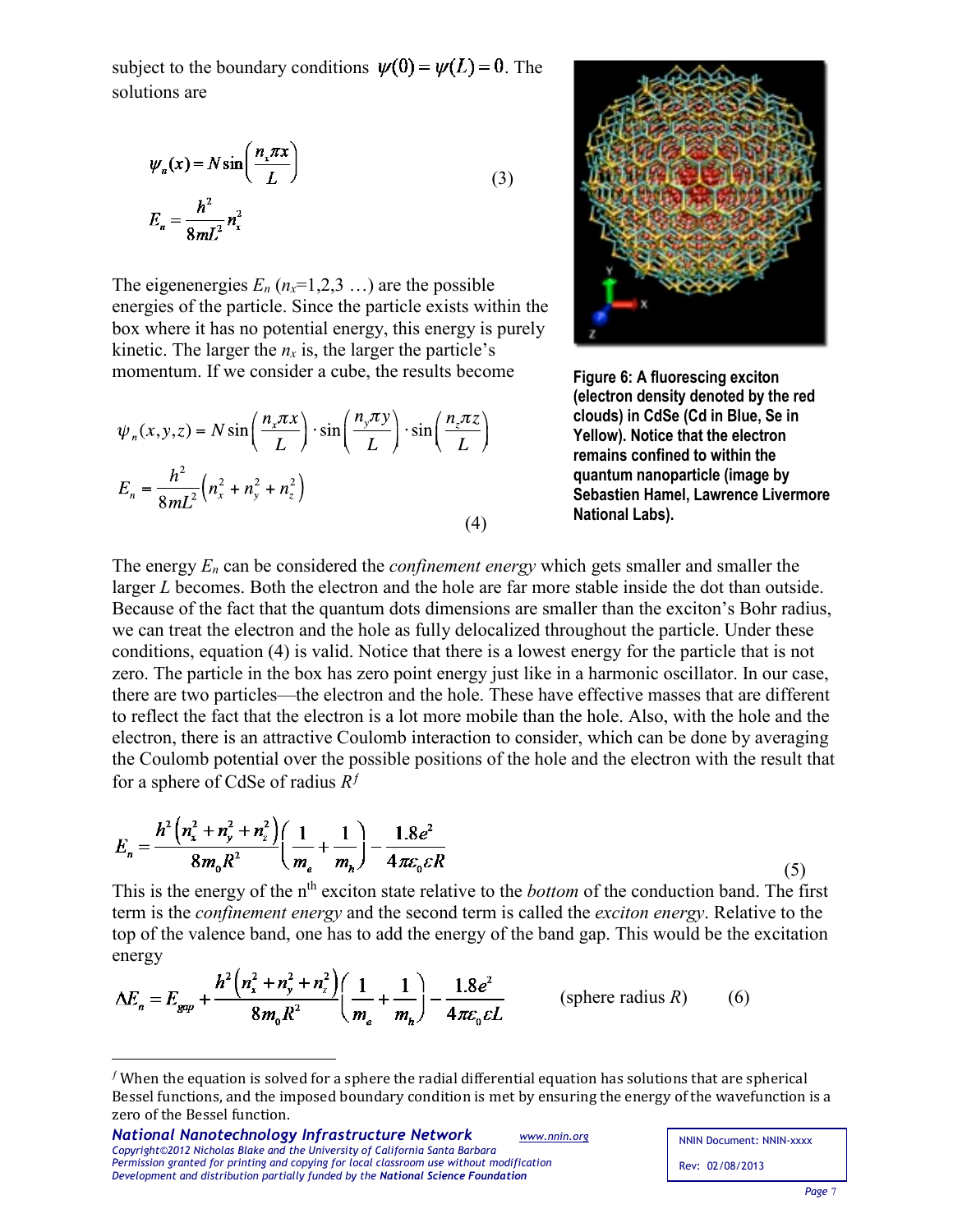When visible and UV light is absorbed by a quantum dot, the excited state of the electron is confined to the spatial dimensions of the dot. Notice that as *L* gets larger,  $\Delta E_n$  gets smaller. We call that a *red shift*. As *L* gets smaller,  $\Delta E_n$  gets bigger, and we call that a *blue shift*.

# Connecting  $\Delta E_n$  to the Optical Properties of the QD

In the early days of quantum mechanics when Niels Bohr pondered the line spectra exhibited by H atoms, he concluded that emission lines came from transitions between quantum states. The energy of the emitted photon  $h$  v plus the energy of the final quantum state  $E_f$  is equal to the energy of the emitting quantum state *Ei* line is related to the energy difference of the two quantum states

$$
E_i = E_f + h\nu
$$
: for emission of a photon

$$
E_i = E_f - h\nu
$$
: for absorption of a photon

This relation is a mathematical assertion of energy conservation, i.e. the total energy of the system before the transition and the total energy after the transition are the same. We can rearrange the above equation to arrive at expressions for either the frequency or wavelength of the photon

$$
\Delta E_{if} = E_{i} - E_{f} = h\nu = \frac{hc}{\lambda}
$$
 :for emission of a photon (E<sub>f</sub> < E<sub>i</sub>)  

$$
\Delta E_{fi} = E_{f} - E_{i} = h\nu = \frac{hc}{\lambda}
$$
 :for absorption of a photon (E<sub>f</sub> > E<sub>i</sub>) (8)

Here *h* is Planck's constant, *c* is the speed of light, *v* is the frequency of the photon, and  $\lambda$  is the wavelength of the photon.

So let us connect this with the problem of the absorption of light by the QD. If we wish to calculate the lowest frequency of absorption in the QD then

$$
\Delta E_{f} = E_{gap} + \frac{h^2}{8m_0R^2} \left(\frac{1}{m_e} + \frac{1}{m_h}\right) - \frac{1.8e^2}{4\pi\varepsilon_0 \varepsilon R} = h\nu
$$
  
or  

$$
E_{em} = h \left(1 - 1\right) + 1.8e^2
$$
 (9)

$$
v = \frac{E_{gap}}{h} + \frac{h}{8m_0R^2} \left( \frac{1}{m_e} + \frac{1}{m_h} \right) - \frac{1.8e^2}{4\pi \varepsilon_0 c h R}
$$

The lowest frequency of absorption or emission is inversely related to the size of the dot, so the smaller the dot, the higher this threshold frequency. Referring back to Figure 2, we see a series of test tubes containing dispersed quantum dots of different sizes. As we move from left to right, we have increasingly large quantum dots. See how emission frequencies are higher as the dots get smaller.

*National Nanotechnology Infrastructure Network [www.nnin.org](http://www.nnin.org/) Copyright©2012 Nicholas Blake and the University of California Santa Barbara Permission granted for printing and copying for local classroom use without modification Development and distribution partially funded by the National Science Foundation*

(7)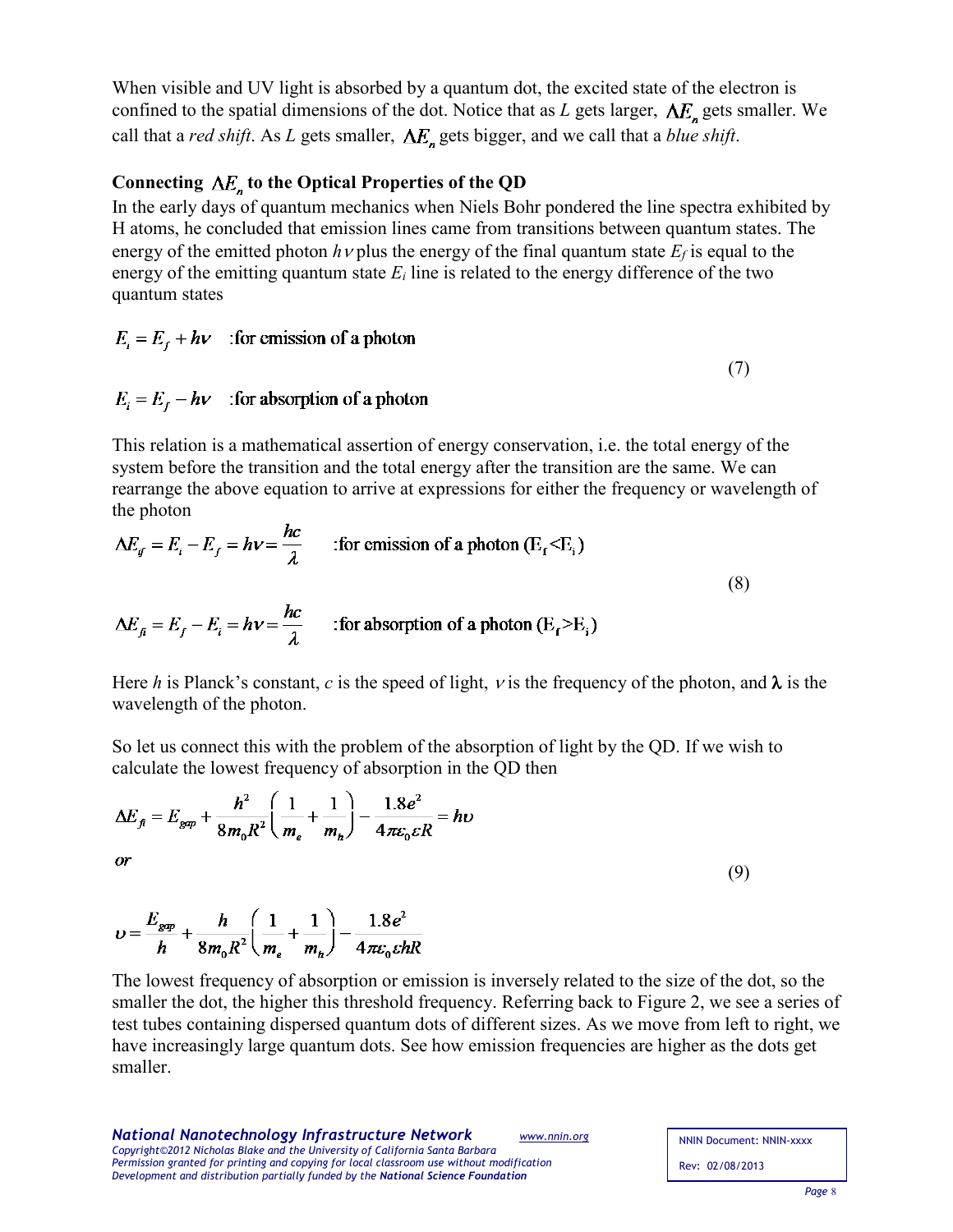# **Sources**

- 1. Merkle, R., Nanotechnology (hosted by Zyvex). "There's Plenty of Room at the Bottom." (accessed August, 2012) http://www.zyvex.com/nanotech/feynman.html
- 2. Boatman, E.M., Lisensky, G.C. and Nordell, K.J., "A Safer, Easier, Faster Synthesis W for CdSe Quantum Dot Nanocrystals" *Journal of Chemical Education,* 82, (2005): 1697-1699.
- 3. Li Y., "A Visual Demonstration of "Particle in a Box" theory: Multicolor CdSe Quantum Dots" Department of Chemistry & Biochemistry University of California, Santa Cruz
- 4. Lisensky, G., University of Wisconsin. "Synthesis of Cadmium Selenide Quantum Dot Nanoparticles." (accessed August, 2012) http://mrsec.wisc.edu/Edetc/nanolab/CdSe/index.html
- 5. Norris, D.J. and Bawendi, M.G., "Measurement and Assignment of the Size-Dependent Optical Spectrum in CdSe Quantum Dots", Physical Review B, 33**,** (1996):16338-16346.
- 6. Chen, O., Chen X., Yang Y., Lynch J., Wu H., Zhuang J., and Cao Y.C. "Synthesis of Metal–Selenide Nanocrystals Using Selenium Dioxide as the Selenium Precursor", Angew. Chem. Int. Ed., 47, (2008): 8638-8641

# **Materials per pair of students**

- nitrile gloves (per student)
- safety glasses (per student)
- fume hood
- 25 ml or 50 ml round bottom flask (one neck or three necked works; you'll also need 2 Septa if using a 3 necked flask)
- heating mantle
- ring stand
- 2 clamps
- 400°C Hg thermometer
- hold stopper
- $\bullet$  0.13 g cadmium oxide
- 0.50 g myristic acid
- weigh paper or boat
- spatula
- $\bullet$  0.12 g selenium dioxide
- scales capable of measuring milligrams
- paper towel
- 7 ml octadecene (ODE)
- graduated cylinder
- 10-12 small test tubes or vials with stoppers
- test tube rack
- 9 in. Pasteur pipette with bulb
- stopwatch (optional); students can use a smart phone or a clock in the laboratory that has a second hand
- 40 ml of hexane or decane as a solvent
- test tube brush and soapy water
- UV light source (e.g. LED UV Flashlight)
- UV/VIS spectrophotometer (here we use a Ocean Optics Red Tide USB650 UV with a USB-ISS-UV/VIS, but a USB2000 or USB4000 will work)**\*\*\*\*\***
- SpectraSuite Software installed on a computer that interfaces with the spectophotometer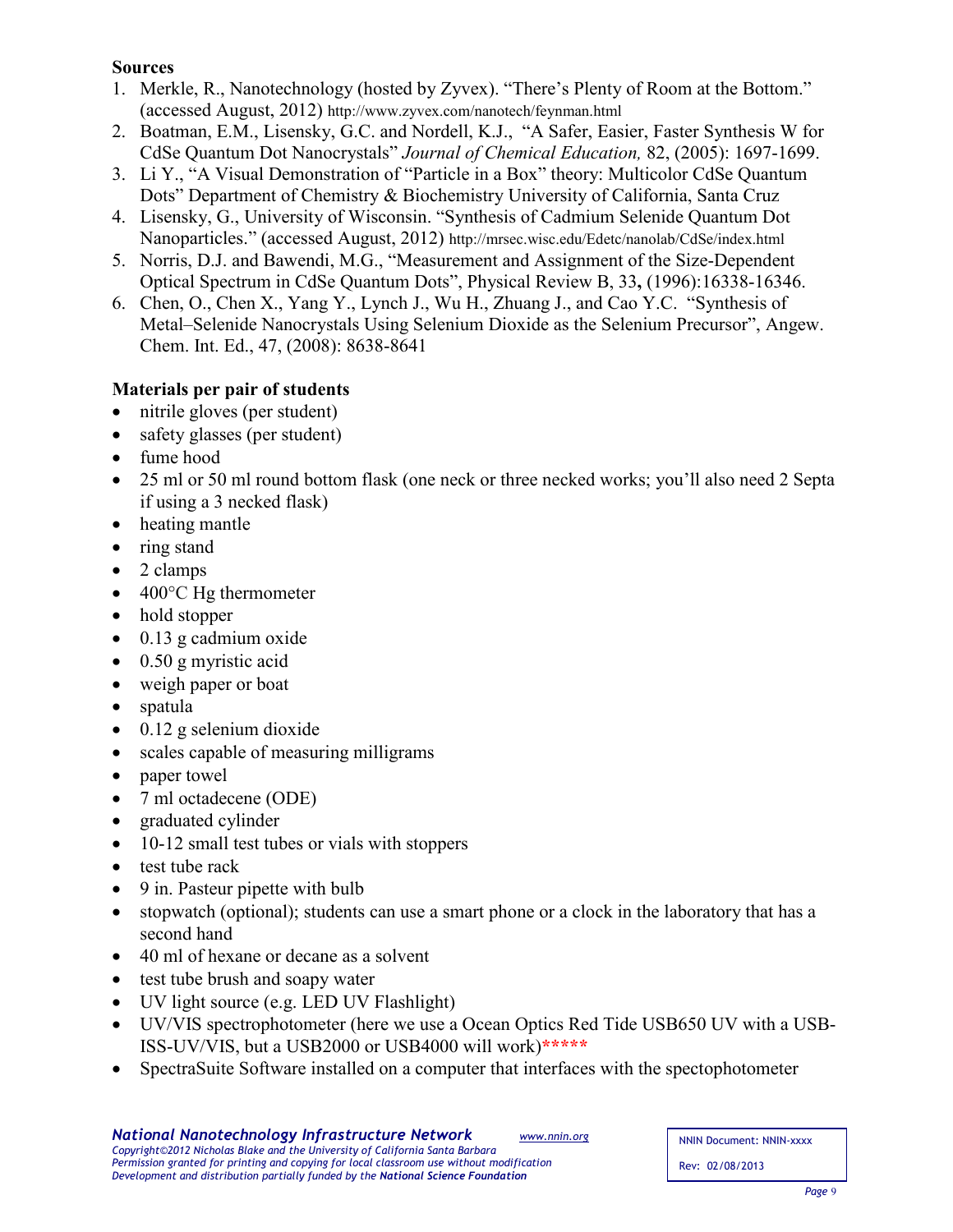# **\*\*\*\*\* Alternative to this would be to access the UV/VIS on the Remotely Accessible Instruments for Nanotechnology (RAIN) which would allow you and your students remote access to a university's system. This option is FREE and how to access this option can be found here: https://www.nano4me.org/remoteaccess**

**Advance Preparation** Purchase materials, which may be found at www.sigmaaldrich.com.

**Safety Information** Warning: Octadecene vapor should not be inhaled and contact with the skin and eyes should be avoided. Myristic acid is light and air sensitive and irritates the eyes, skin and respiratory system. Selenium dioxide is toxic by inhalation or absorption through the skin and the effects of ingestion are cumulative. Cadmium myristate is highly toxic through inhalation, ingestion or skin contact. The following synthesis must be performed in a fume hood, and the students engaged in the synthesis must wear nitrile gloves and eye protection. Left over solutions are to be disposed of in the proper disposal bottles set aside in the fume hoods.

| <b>Time</b>   | <b>Activity</b>                                                                                                                                                                                                                                     |  |  |  |
|---------------|-----------------------------------------------------------------------------------------------------------------------------------------------------------------------------------------------------------------------------------------------------|--|--|--|
| Day 1         | The Day Before the Lab                                                                                                                                                                                                                              |  |  |  |
| $20$ min      | Nanotechnology: What Is It?<br>Introduce the students to the idea of nanotechnology (use the information provided<br>in the Teacher's Preparatory Guide).                                                                                           |  |  |  |
| $20$ min      | Quantum Dots: What Are They and How Do They Work?<br>Introduce students to the topic of quantum dots as well as the concepts of a<br>semiconductor, hole, band gap, and valence and conduction bands.                                               |  |  |  |
| $15$ min      | Introduce the upcoming experiment. Outline the way the QDs will be made.<br>Provide a diagram showing the experimental set up and some outline of the<br>reaction and how it works.                                                                 |  |  |  |
| 5 min         | Distribute Synthesis Student Worksheets to students. Assign Pre-Lab Homework<br>asking students to read the lab and answer the pre-lab questions.                                                                                                   |  |  |  |
| Day 2         | Day 1 of the Student Lab                                                                                                                                                                                                                            |  |  |  |
| $10$ min      | Review the synthesis aspect of the experiment. Review what the students will be<br>doing and why students are doing the experiment. Emphasize safety and discuss<br>clean up and disposal procedures.                                               |  |  |  |
| $2.5$ hrs     | Have students synthesize the QDs.                                                                                                                                                                                                                   |  |  |  |
| $20$ min      | Clean up.                                                                                                                                                                                                                                           |  |  |  |
| Day 3         | Day 2 of the Student Lab                                                                                                                                                                                                                            |  |  |  |
| $25$ min      | Review the spectroscopy aspect of the experiment. Discuss the connection to the<br>valence-conduction band transition and the particle-in-a-box model of the exciton.<br>Review how to calculate the size of the particle from the absorption data. |  |  |  |
| 5 min         | Distribute Characterization Student Worksheets to students. Ask students to follow<br>the procedures.                                                                                                                                               |  |  |  |
| <b>90 min</b> | Have students measure the absorption spectra and collect data on the QDs.                                                                                                                                                                           |  |  |  |
| 60 min        | Ask students to analyze the data. Students will transfer the data to Excel to make                                                                                                                                                                  |  |  |  |
|               | National Nanotechnology Infrastructure Network<br>www.nnin.org<br>NNIN Document: NNIN-xxxx                                                                                                                                                          |  |  |  |

## **Instructional Procedure**

*Copyright©2012 Nicholas Blake and the University of California Santa Barbara Permission granted for printing and copying for local classroom use without modification Development and distribution partially funded by the National Science Foundation*

NNIN Document: NNIN-xxxx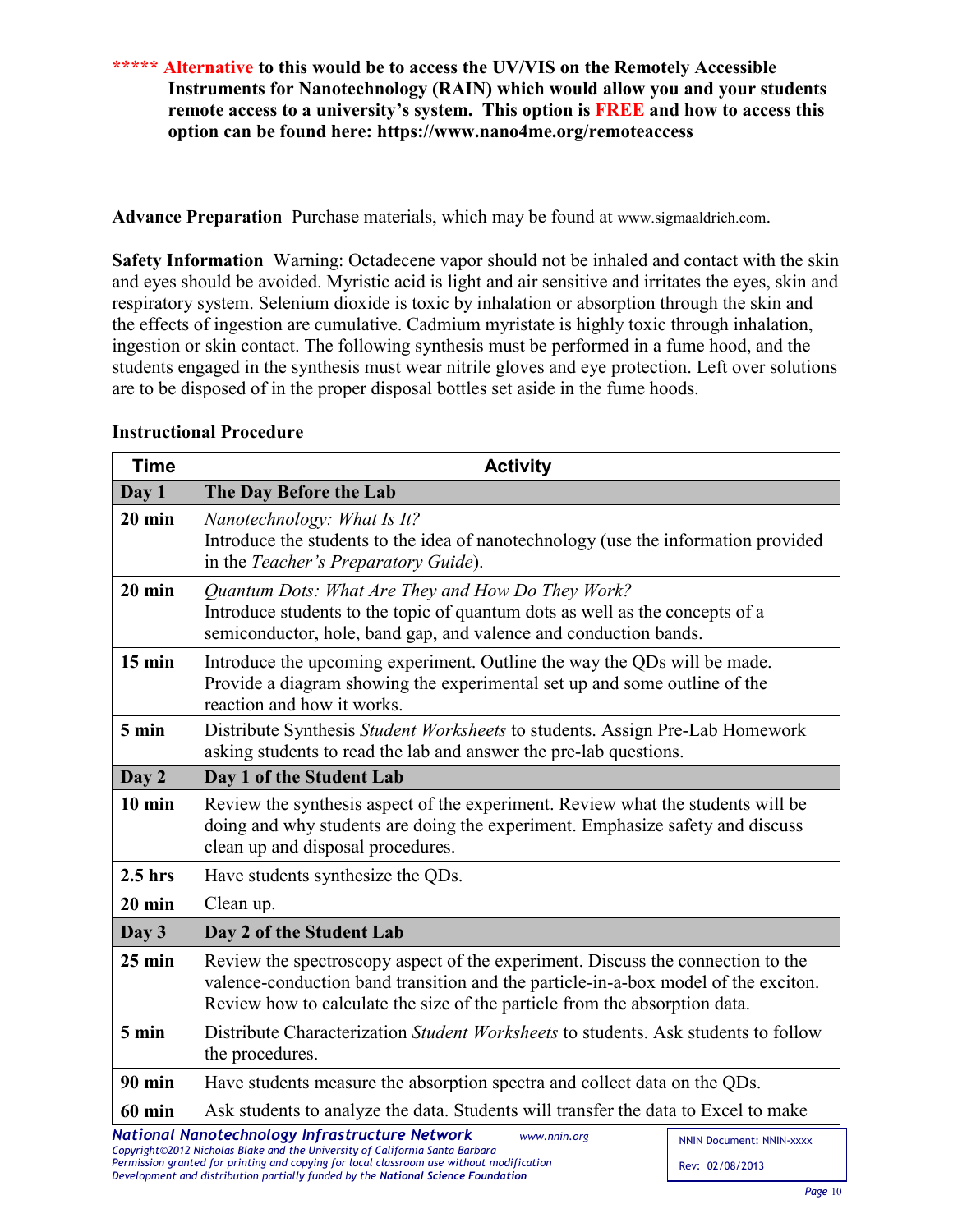**Teaching Strategies** I recommend that each synthesis is conducted by two students—one who is conducting the synthesis and a second student who is recording information about the time in seconds, t<sub>reaction</sub>, and when each 1 ml is withdrawn from the reaction mixture, and is also labeling the 10 samples that this synthesis will create.

**Guided Dialog:** *Before* beginning the lab, review the meaning of these terms:

**Semiconductor** *A material that possesses a conductivity that is less than a metal but more than an insulator.*

**Valence band** *A continuum of energies created from the hybridization of the highest occupied molecular orbitals in a crystalline material.*

**Conduction band** *A continuum of energies created from the hybridization of the lowest unoccupied molecular orbitals in a crystalline material.*

**Band gap** *The gap in energy between the top of the valence band and the bottom of the conduction band.*

**Quantum Dot** *Small particles that are 10-40 times the diameter of an atom.* **Micelle** *A molecular aggregate that constitutes a colloidal particle.*

**Amphiphilic** *Pertaining to a compound or surfactant that contains both hydrophobic and hydrophilic groups.*

**Hydrophilic** *Having the affinity for an environment of polar molecules like water or ions.* **Hydrophobic** *Having the affinity for an environment of other non-polar molecules such as organics, oils, ethers, alkanes etc.…*

**Alkane** *Saturated hydrocarbons that consist of only H, C and exclusively single bonds.* **Alkene** *Unsaturated chemical compound that contains at least one C=C double bond.* **Carboxylic group** *A functional group consisting of a C atom double bonded to an O and single bonded to a hydroxyl group (-OH).*

List any last minute details that the students must remember, including reiterating all safety precautions. Now, begin the lab.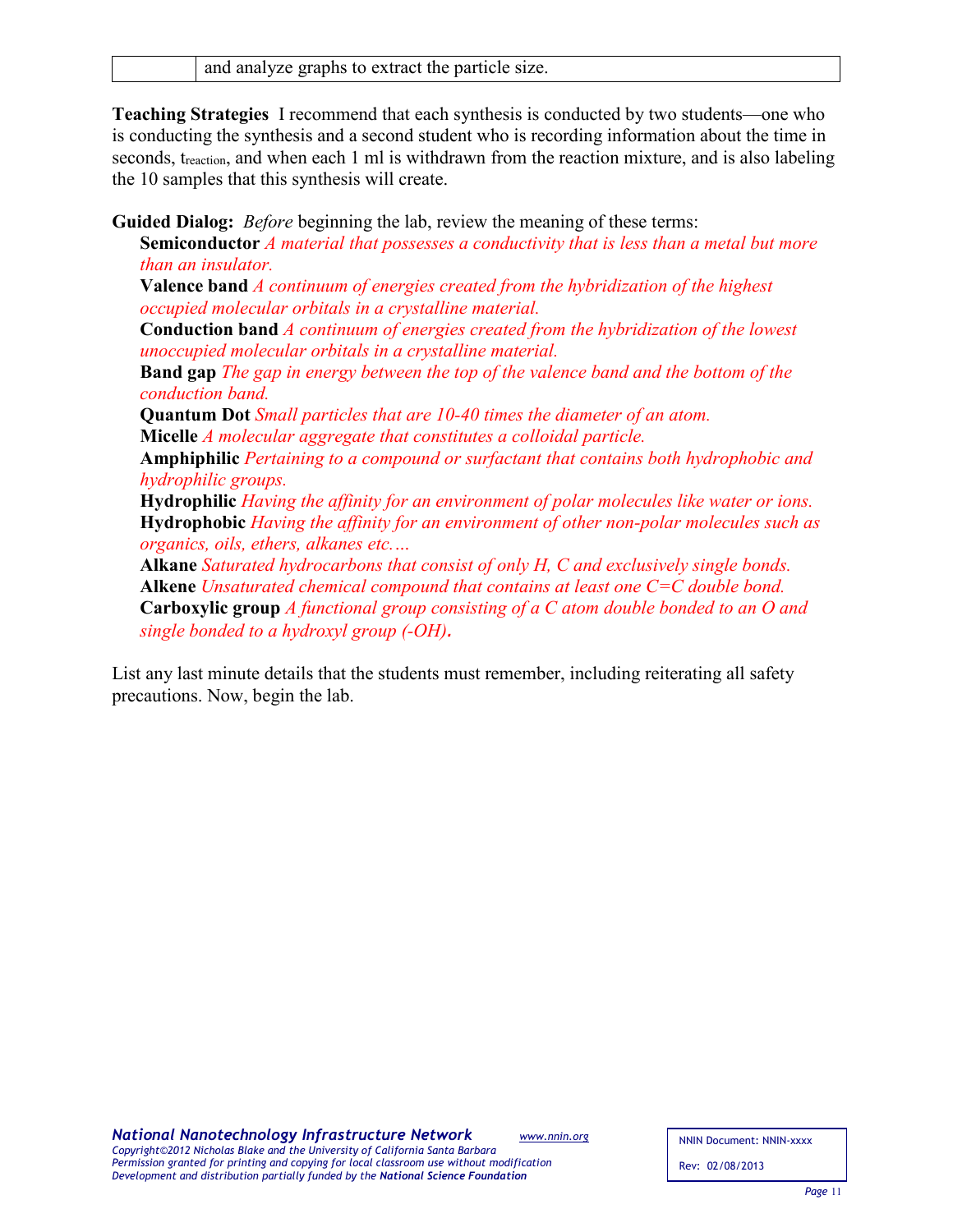## **Procedure Checkpoints**



**Figure 7: CdSe Quantum Dots. Each test tube contains quantum dots of different average sizes, ranging from smallest on the left to largest on the right. Notice how quantum dots have size dependent optical properties. In this figure, the test tube on the left contains CdSe QDs that are approximately 1.8 nm in diameter, while on the far right the QDs are approximately 4 nm in diameter (image by Yat Li, University of California, Santa Cruz).**

### **Synthesizing CdSe Quantum Dots**

In this experiment we are going to make quantum dots (QDs) with a distribution of sizes like seen in Figure 7. In the case of CdSe, we saw that the Bohr radius of the exciton in bulk CdSe is around 5Å. Given that this is the average distance of the electron from the hole, we can expect that for dots of  $R < 50$ Å (5 nm) will like act as QDs. So how do we make such dots?

We will be synthesizing CdSe nanocrystals from CdO and elemental Se using a kinetic growth method. In such a method, the particle size depends on the reaction time—the longer the reaction time, the larger the average particle size.

In order to be able to make nanoparticles, we are going to need to grow these particles slowly enough that we can stop the reaction when they are the size we desire. To do this, we are going to use a special organometallic compound, called cadmium myristate.

 $Cd<sup>2+</sup>$ 

**Figure 8: Cadmium Myristate**

*National Nanotechnology Infrastructure Network [www.nnin.org](http://www.nnin.org/) Copyright©2012 Nicholas Blake and the University of California Santa Barbara Permission granted for printing and copying for local classroom use without modification Development and distribution partially funded by the National Science Foundation*

NNIN Document: NNIN-xxxx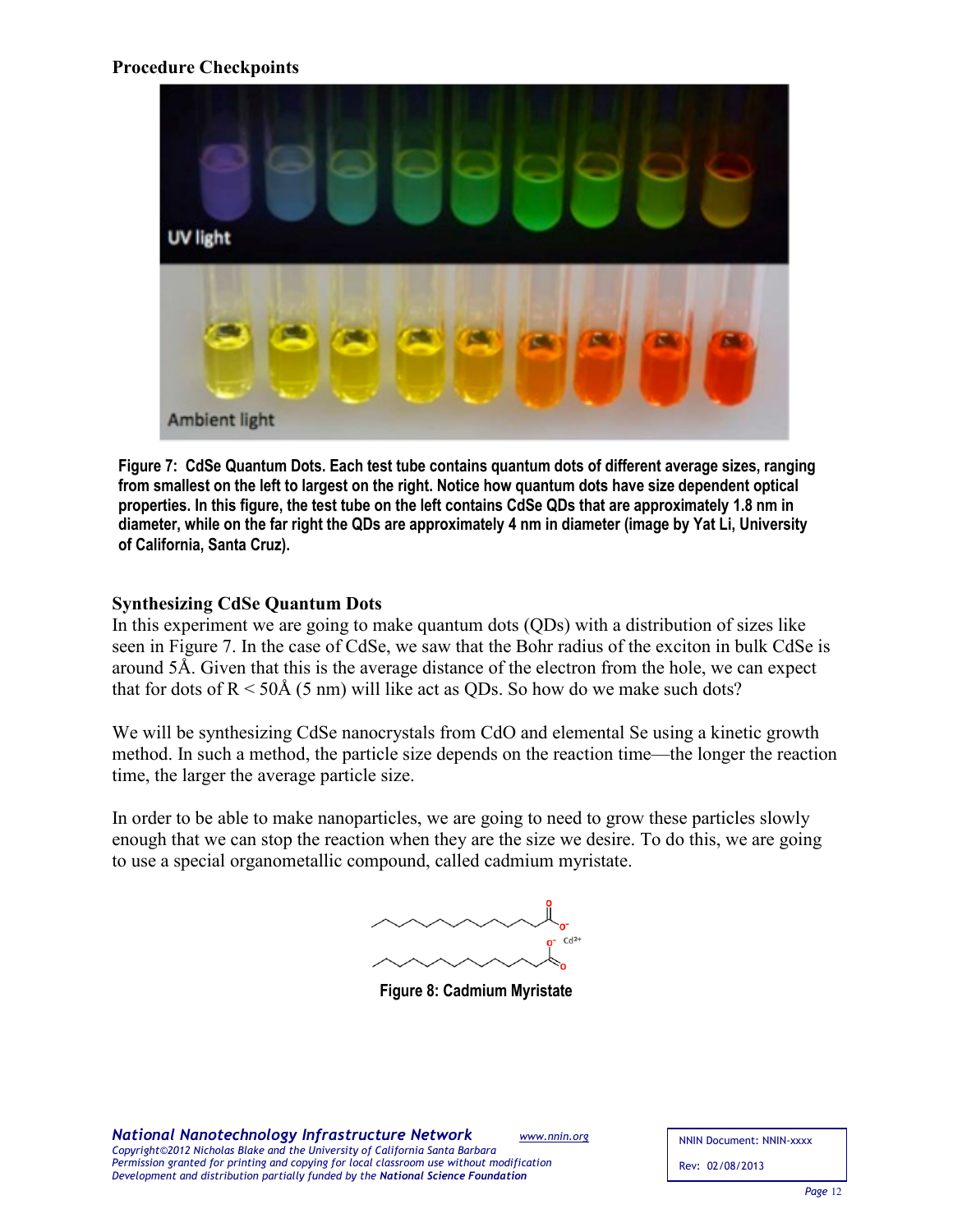As you can see in Figure 8, the myristate is a  $C_{13}H_{27}$  carbon chain attached to a carboxylate group. This type of compound is called a *surfactant*. Surfactants are *amphillic*, meaning that they contain both hydrophobic groups (their tails, here the carbon chain) and hydrophilic groups (their heads, the carboxylic group and the cadmium ion). Surfactants lower the interfacial tension between two liquids. Hydrophobic parts of the surfactant prefer the environment of other nonpolar molecules (organics, oils, ethers, alkanes, etc.), while the hydrophilic parts of the molecule prefer the environment of polar molecules, ions, water, etc. When cadmium myristate is dissolved in an organic non-polar solvent, the molecules arrange themselves to form inverse micelles. In this way, the tails are in contact with one another and the solvent, while the solvent repelling hydrophilic head groups aggregate at the center of the micelle.



**Figure 9: Schematic of cadmium myristate and a cadmium myristate inverse micelle. The head group comprises the cadmium ion and the**  carboxylic groups, while the tails are the C<sub>13</sub>H<sub>27</sub> **alkyl chains.**

In the experiment, we will first make cadmium myristate and then add 1-octadecene and selenium dioxide to it and reheat. Octadecene is a long chain alkane with an alkene group at the end. It acts as a reducing agent reducing  $Se^{(IV)}$  to  $Se^{(0)}$  and  $Cd^{(II)}$  to  $Cd^{(0)}$ , while the alkene bond is oxidized to either a ketone, an aldehyde, or to a longer chain alkene. The selenium dioxide is



polar so it will be attracted to the center of the micelle, and so the reduction of the  $Se^{(IV)}$ and  $Cd^{(II)}$  will occur in the center of the micelle, where the nucleation of the CdSe particle will occur. Over time the CdSe particle will grow as will the micelle, as shown left, with the myristate anion "capping" the nanoparticle.

### **Advantages to Growing CdSe Nanoparticles in a Micelle**

So why is it that we choose to grow the CdSe particles in this way? What are the advantages to such an elaborate synthesis? The answer is four-fold:

- 1. The micelle stabilizes the quantum dot making it more stable, creating a narrower distribution of particle sizes at a given instant, and this makes for better optical properties.
- 2. The heavy organic tails slow down the rate of diffusion into the center of the micelle, slowing down the rate of formation of the quantum dot, making it easier to control the size.
- 3. The reaction can only happen at higher temperatures, which ties in with (2) and means that removing sample from the reaction vessel essentially quenches (stops) the reaction as soon as it cools below 200°C.
- 4. Because the reaction is relatively slow, thermodynamic considerations are important, meaning that the quantum dots are more spherical making for more consistent optical properties. (Spheres are shapes that minimize the ratio of surface area to volume, which is advantageous when you need to reduce the surface tension between two components in a solution.)

NNIN Document: NNIN-xxxx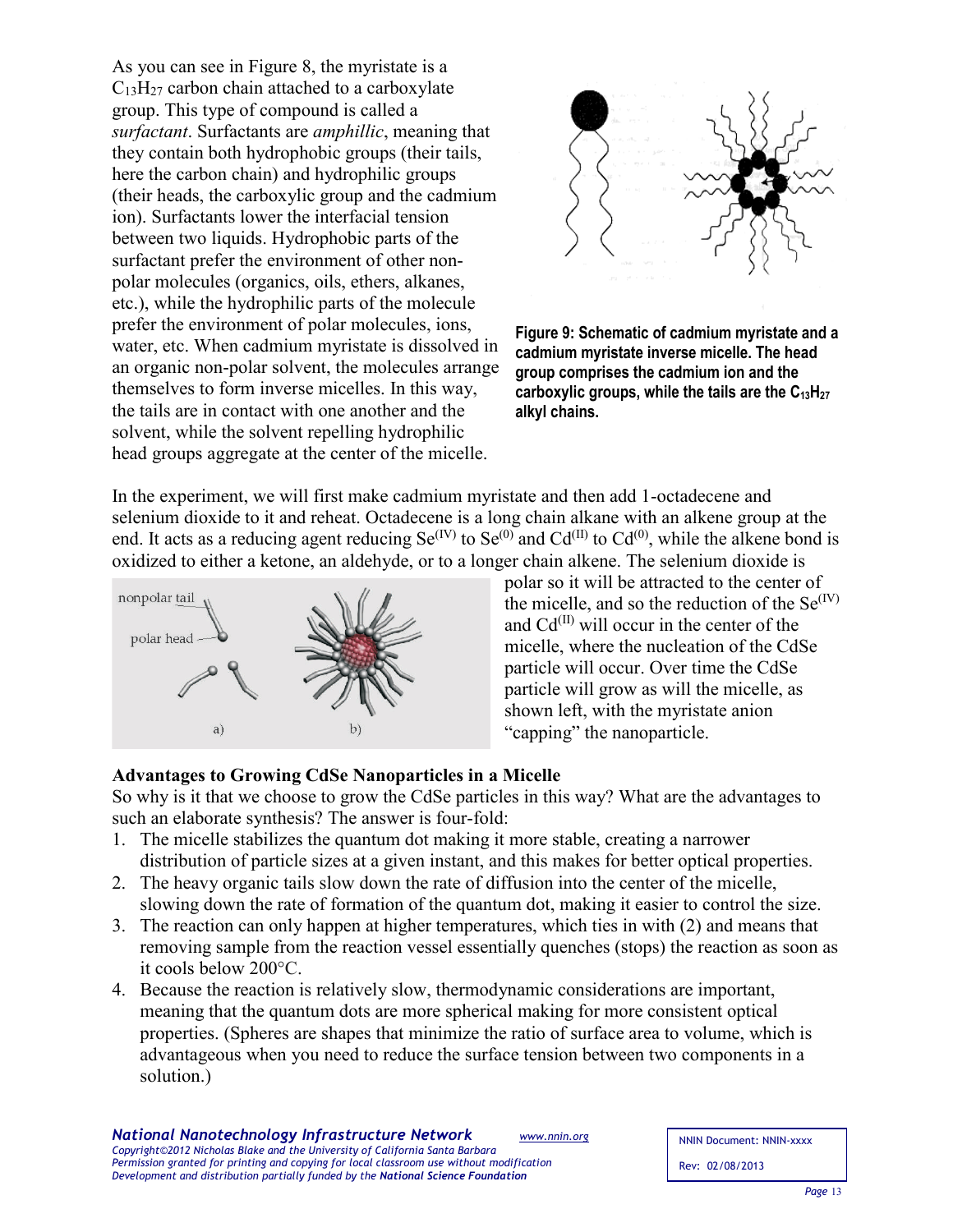# **Growing QDs of Different Nanometer Dimensions**

So the above will be our method, and because the rate of growth is comparatively slow, we will be able to control the size of the dots. Our reactants are colorless so change in color of the reaction mixture is because QDs are forming, and the color of the dots is directly related to the size of the dots. As soon as our mixture develops color, we remove aliquots from the reaction using a Pasteur pipette. As soon as the mixture is drawn into the pipette, its temperature is too low for further reaction to occur and growth of the dots inside the pipette stops. These aliquots are transferred to test tubes for later optical analysis using an absorption spectrophotometer.

By withdrawing aliquots at different moments in the reaction, we will effectively have solutions with dots of different average size and so different optical properties. The later we withdraw the aliquot, the bigger the dots will be.

# **Characterizing QDs Using Absorption Spectroscopy**

Using the equation from the introduction, we have a way to assess the size of the dots from the onset wavelength for absorption. The only problem with this is that the model simplifies the exciton energy by treating it as a particle in a box, and we need to assess the accuracy of this model first. To do this we will take data from a previous experiment that is able to measure the size of the dots using an alternative method whereby the dots are imaged using an electron microscope. Using this data, we will create a calibration curve and we will compare the experimental results with the results predicted from the equation in the introduction. We will use both the calibration curve and our model to predict the sizes of the QDs in our samples.

**Cleanup** For Day 1: When the flask is cool enough to handle, dispose of the remaining mixture in the waste container provided. Rinse with hexane to help remove any remaining particles. DO NOT let the mixture come into contact with your skin, and if it does, immediately wash it off. Clean the glassware in a hot soapy water mixture using a test tube brush to help remove the myristate.

**Enhancing Understanding** Review the findings with students *after* the activity:

- Different sizes of CdSe nanoparticles can be made in micelles.
- Size distributions can be controlled kinetically.
- The size of the quantum dot can be measured using spectroscopy.
- The particle-in-a-box model can be used to approximately account for the optical behavior of the dots.
- Discuss applications of QDs, including solar cells, LEDs, and LASERS.

**Assessment** Students should be able to:

- Have an understanding of why nanotechnology is currently of interest
- Understand the idea of the Bohr radius
- Have a rudimentary comprehension of a semiconductor, valence and conduction bands, and the band gap and how it relates to the concepts of LUMO and HOMO in chemistry
- Understand that when an exciton radius in a bulk semiconductor is larger than the radius of the nanoparticle that the semiconductor behaves as a quantum dot
- Have an idea of why quantum dots are useful technologically
- Understand that the smaller the dot, the larger the gap between the valence and conduction band in the dot

NNIN Document: NNIN-xxxx